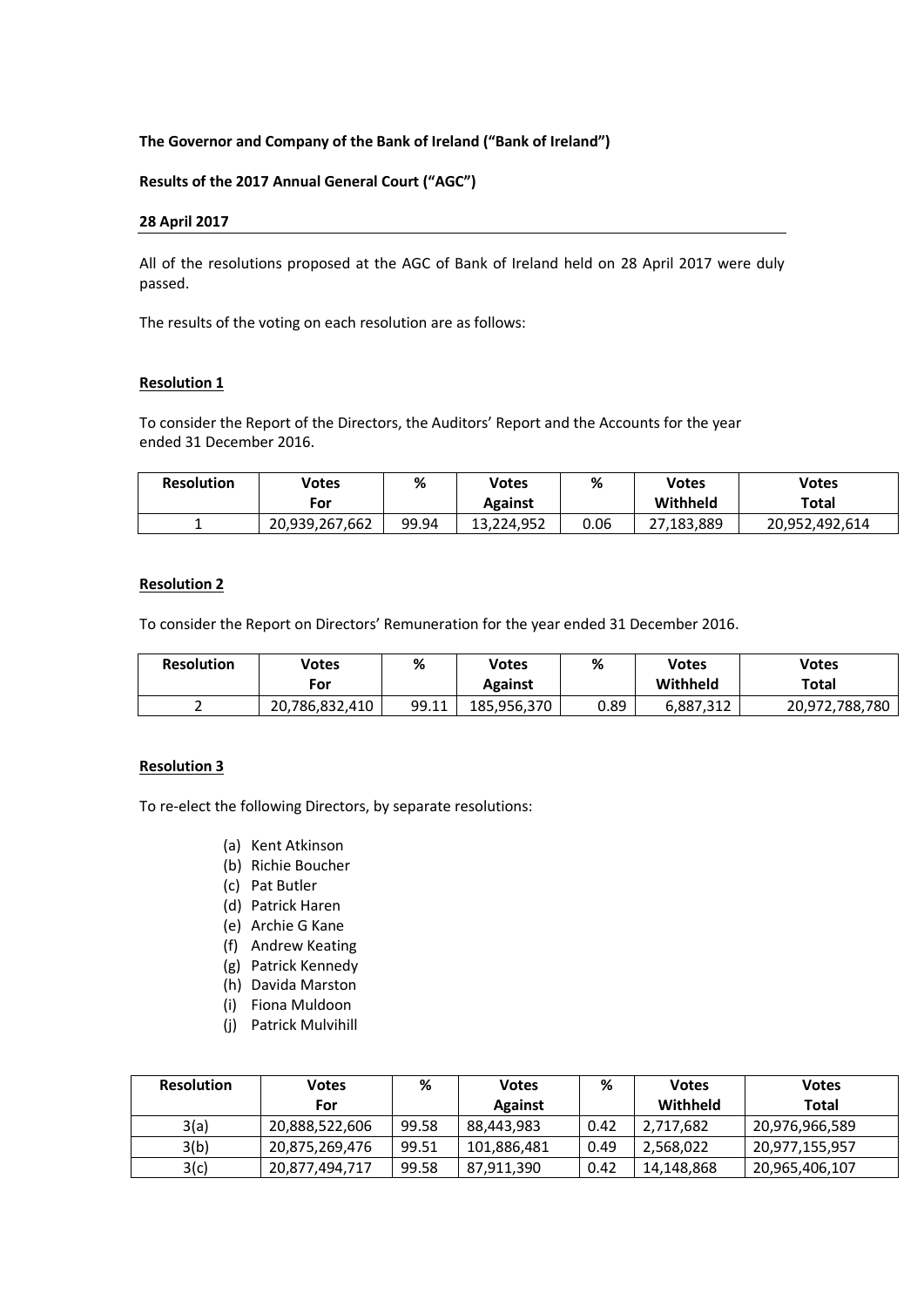| 3(d) | 20,862,412,935 | 99.47 | 111,830,278 | 0.53 | 5,417,419 | 20,974,243,213 |
|------|----------------|-------|-------------|------|-----------|----------------|
| 3(e) | 20,836,216,219 | 99.33 | 140,218,957 | 0.67 | 3,211,229 | 20,976,435,176 |
| 3(f) | 20,874,144,168 | 99.51 | 102,803,741 | 0.49 | 2,692,944 | 20,976,947,909 |
| 3(g) | 20,891,367,448 | 99.59 | 85,390,556  | 0.41 | 2,744,005 | 20,976,758,004 |
| 3(h) | 20,890,691,577 | 99.59 | 85,831,388  | 0.41 | 3,098,516 | 20,976,522,965 |
| 3(i) | 20,891,576,987 | 99.59 | 85,257,781  | 0.41 | 2,753,799 | 20,976,834,768 |
| 3(j) | 20,890,934,330 | 99.59 | 85,809,467  | 0.41 | 2,750,887 | 20,976,743,797 |

# **Resolution 4**

To authorise the Directors to fix the remuneration of the Auditors.

| <b>Resolution</b> | Votes          | %     | Votes      | %    | Votes     | <b>Votes</b>   |
|-------------------|----------------|-------|------------|------|-----------|----------------|
|                   | For            |       | Against    |      | Withheld  | Total          |
|                   | 20,944,923,822 | 99.85 | 32,137,206 | 0.15 | 2,656,806 | 20,977,061,028 |

# **Resolution 5**

To authorise purchases of Ordinary Stock by the Bank or subsidiaries.

| <b>Resolution</b> | Votes          | %     | Votes      | %    | Votes      | Votes          |
|-------------------|----------------|-------|------------|------|------------|----------------|
|                   | For            |       | Against    |      | Withheld   | Total          |
|                   | 20,925,748,775 | 99.84 | 34.192.609 | 0.16 | 19.741.037 | 20,959,941,384 |

### **Resolution 6**

To determine the re-issue price range for Treasury Stock.

| <b>Resolution</b> | Votes          | %     | Votes          | %    | Votes     | <b>Votes</b>   |
|-------------------|----------------|-------|----------------|------|-----------|----------------|
|                   | For            |       | <b>Against</b> |      | Withheld  | Total          |
|                   | 20,916,697,706 | 99.71 | 61,636,848     | 0.29 | 1,234,181 | 20,978,334,554 |

# **Resolution 7**

To authorise the Directors to issue stock.

| <b>Resolution</b> | Votes          | %     | <b>Votes Against</b> | %     | <b>Votes</b> | Votes          |
|-------------------|----------------|-------|----------------------|-------|--------------|----------------|
|                   | For            |       |                      |       | Withheld     | Total          |
|                   | 17,065,627,246 | 81.60 | 3,849,133,307        | 18.40 | 64.641.298   | 20,914,760,553 |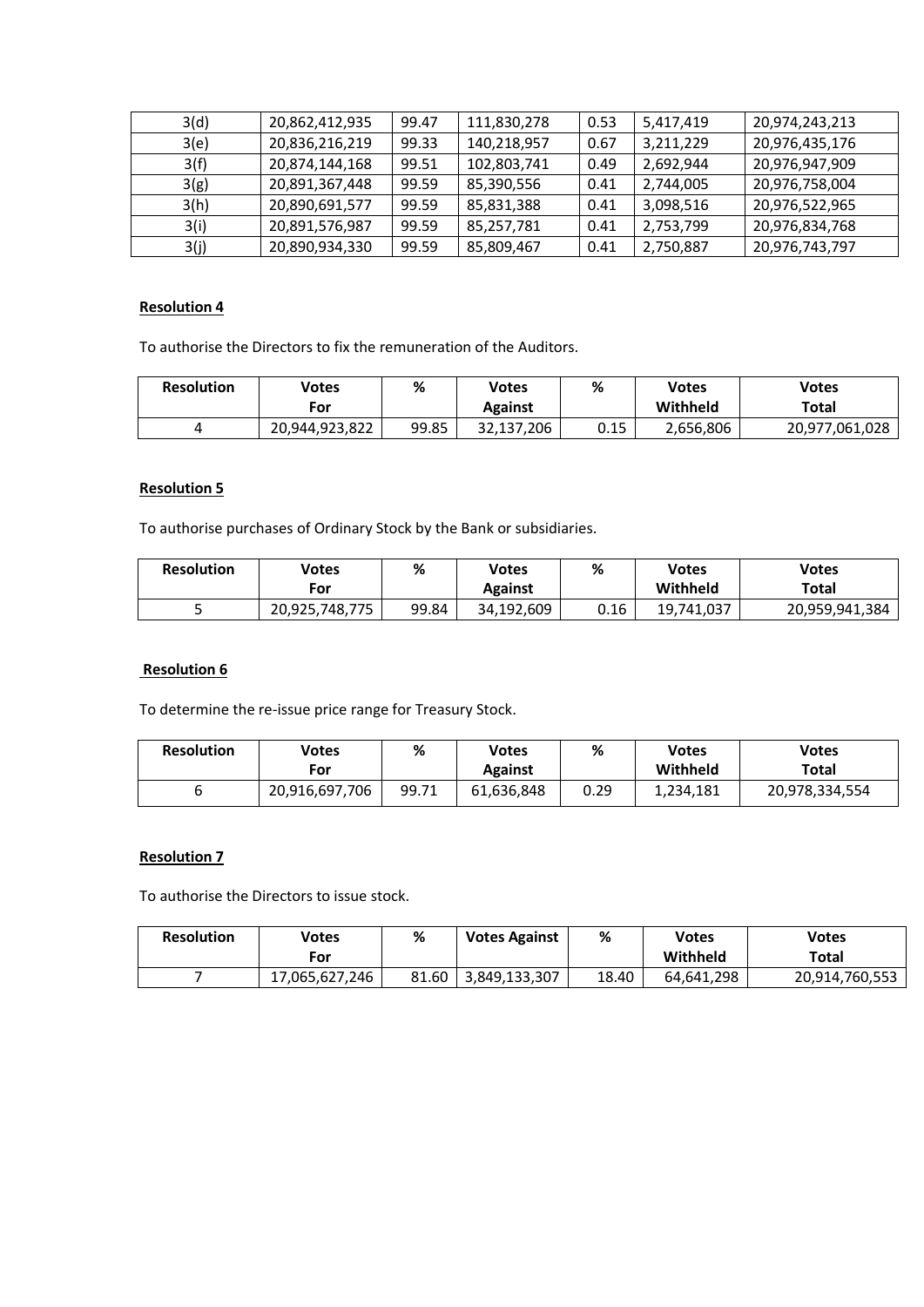# **Resolution 8**

To renew the Directors' authority to issue Ordinary Stock on a non-pre-emptive basis for cash.

| <b>Resolution</b> | <b>Votes</b>   | ℅     | Votes          | %    | Votes      | <b>Votes</b>   |
|-------------------|----------------|-------|----------------|------|------------|----------------|
|                   | For            |       | <b>Against</b> |      | Withheld   | Total          |
|                   | 20.925.629.052 | 99.98 | 4.750.260      | 0.02 | 49.344.665 | 20,930,379,312 |

#### **Resolution 9**

To renew the Directors' additional authority to issue Ordinary Stock on a non-pre-emptive basis for cash in the case of an acquisition or specified capital investment.

| <b>Resolution</b> | Votes<br>.-or  | %     | <b>Votes Against</b> | %     | Votes<br>Withheld | Votes<br>Total |
|-------------------|----------------|-------|----------------------|-------|-------------------|----------------|
|                   | 16,922,743,413 | 80.85 | 4,007,229,172        | 19.15 | 49,555,745        | 20,929,972,585 |

## **Resolution 10**

To authorise the Directors to issue contingent equity conversion notes, and Ordinary Stock on the conversion of such notes.

| <b>Resolution</b> | Votes<br>For   | %     | Votes<br>Against | %                           | <b>Votes</b><br>Withheld | <b>Votes</b><br>Total |
|-------------------|----------------|-------|------------------|-----------------------------|--------------------------|-----------------------|
| 10                | 20,453,950,935 | 97.89 | 440,483,836      | <b>COM</b><br><u> </u> . 11 | 84,927,011               | 20,894,434,771        |

#### **Resolution 11**

To authorise the Directors to issue for cash on a non-pre-emptive basis, contingent equity conversion notes, and Ordinary Stock on the conversion of such notes.

| <b>Resolution</b> | Votes          | %     | Votes          | %    | Votes      | Votes          |
|-------------------|----------------|-------|----------------|------|------------|----------------|
|                   | For            |       | <b>Against</b> |      | Withheld   | Total          |
| 11<br>ᆂᆂ          | 19.798.162.809 | 94.75 | 1,096,227,646  | 5.25 | 84.908.287 | 20,894,390,455 |

### **Resolution 12**

To maintain the existing authority to convene an EGC by 14 days' notice.

| <b>Resolution</b> | Votes<br>For   | %     | Votes<br><b>Against</b> | %    | Votes<br>Withheld | Votes<br>Total |
|-------------------|----------------|-------|-------------------------|------|-------------------|----------------|
| 1ว<br>┸᠘          | 19,243,640,711 | 91.74 | 1,733,529,031           | 8.26 | 2,452,102         | 20,977,169,742 |